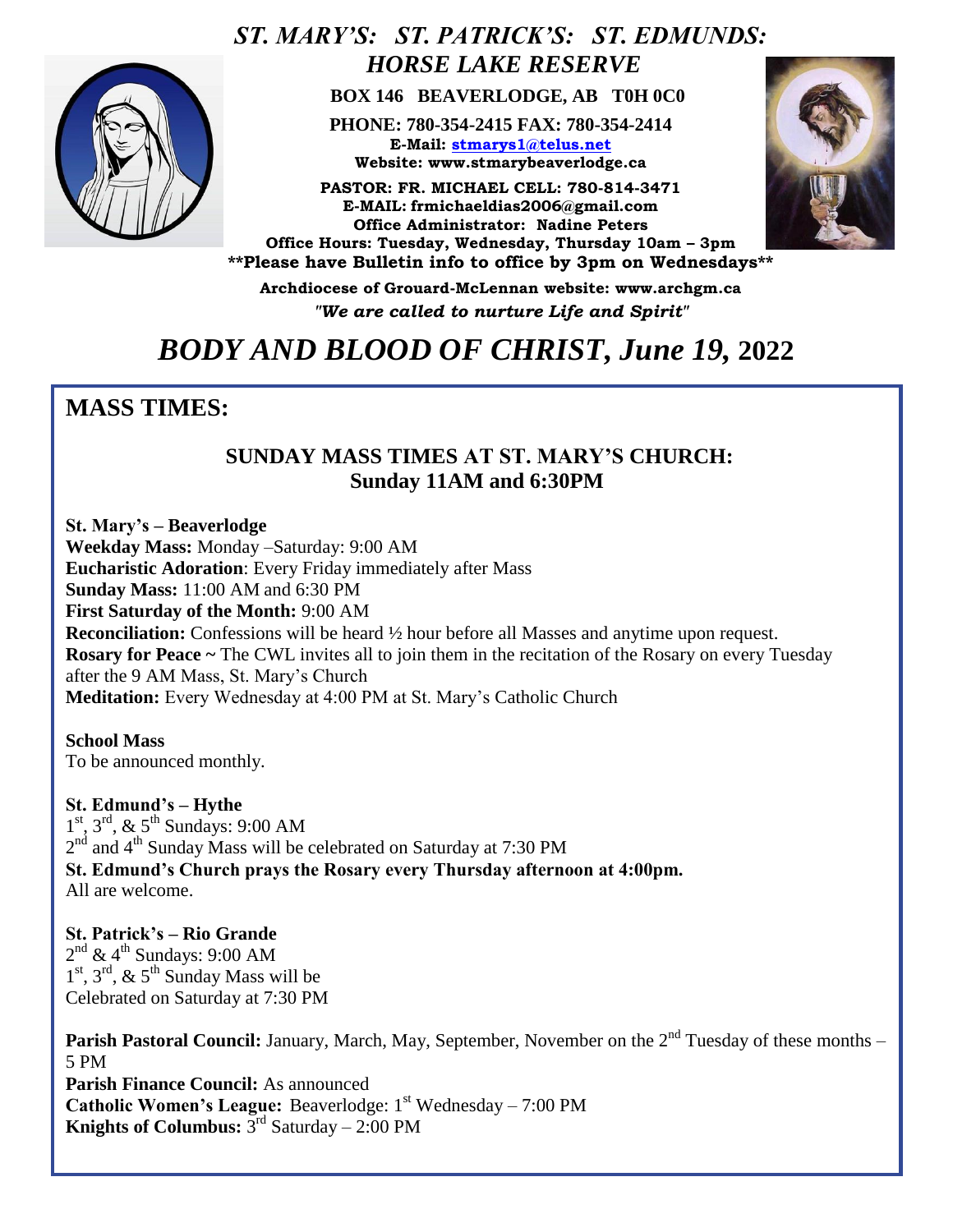#### **THIS WEEK**

#### *Happy Father's Day!*

**Tuesday June 21:** Feast of Saint Aloysius Gonzaga **Wednesday June 22:** Saint Paulinus of Nola & Saint John Fisher, Saint Thomas More **Thursday June 23:** The Nativity of Saint John the Baptist **Friday June 24: The Most Sacred Heart of Jesus**

(World Day of Prayer for Priests) **Saturday June 25:** Memorial: **The Immaculate Heart of the Blessed Virgin Mary**

### **Father's Footsteps:**

#### **Father's footsteps: June 20 - 25, 2022**

Daily Rosary at 8:30 am. Mass at 9:00AM. **Monday June 20:** Mass at 9:00 AM Ministry outreach, Beaverlodge Hospital and neighboring communities **Tuesday June 21:** Mass at 9:00AM. Ministry outreach, Beaverlodge Hospital and neighboring communities Sacramental preparation Meeting **Wednesday June 22:** Mass at 900AM Ministry Outreach Hythe Continuing Care at 10:20AM, Hythe Piooner's Home at 12:20Noon Visits to Sick and Housebound -Horse Lake First Nation at 1:30PM Meeting **Thursday June 23:** Mass at 9:00AM RCIA – First Nations Ministry outreach Rio Grande, Beaverlodge Hospital. **Friday June 24:** Mass at 9:00AM followed by Eucharistic adoration. Ministry outreach, Beaverlodge and neighboring Communities Seminar **Saturday June 25:** Mass at 9:00AM. Sunday Mass celebrated on Saturday evening at St. Edmund's Church, Hythe Ministry outreach, Beaverlodge Hospital and neighboring communities Sacrament of Reconciliation: Confessions will be heard ½ hour before all Masses and anytime upon request. Holy Communion to the sick and house bond, Blessings: Available anytime upon request

You are welcome to send us prayer request so that we can place your prayer intention at the feet of the Lord and pray as a community.

**BAPTISM:** Please contact the rectory for baptismal preparations and to set a date.

**MARRIAGES:** Please contact the rectory to make arrangements and to begin marriage preparation at least six months prior to the desired date.

**OCIA AND ANY OTHER SACRAMENTS:** Please contact the Parish office at 780.354.2415 or Email: stmarys1@telus.net

#### May 2022 Collections

| Ordinary Collection: \$10414.00 |           |
|---------------------------------|-----------|
| Total Expense:                  | \$8276.25 |
| Net Income:                     | \$7078.85 |

YTD Ordinary Collection: \$34194.60 YTD Total Expense: \$42897.35 YTD Net Income: **-\$2999.82** Thank you for your generosity and commitment to the Church!

#### The Archdiocese GM Monthly Magazine

# "Northern Light"

Northern Light re-subscription campaign: After much positive feedback and support, the archdiocese is preparing to continue its monthly magazine Northern Light for a second year.

You'll find many stories, photospreads and other features within. It is a great way to support the Church and stay in-the-know with Catholic communities across northwestern Alberta. We encourage you to purchase a subscription to Northern Light either online or by using one of the subscription cards here at the church. And if you are already a subscriber to this magazine, we encourage you to re-subscribe for a second year. This unique resource is cherished by its readers – don't miss out!

#### Rosary for the Family Invitation

In preparation for the World Meeting of Families this year, the CCCB Standing Committee for Family and Life is hosting a Rosary for the Family, taking place online via Zoom on Sunday, June 19 th at 3:00 p.m. (EDT) and will be facilitated by families across Canada. All families from all provinces are invited to join in this country-wide rosary!

Please find the poster for details regarding the time of the rosary for every province's time zone as well as a QR code for registration or go to; cccb.ca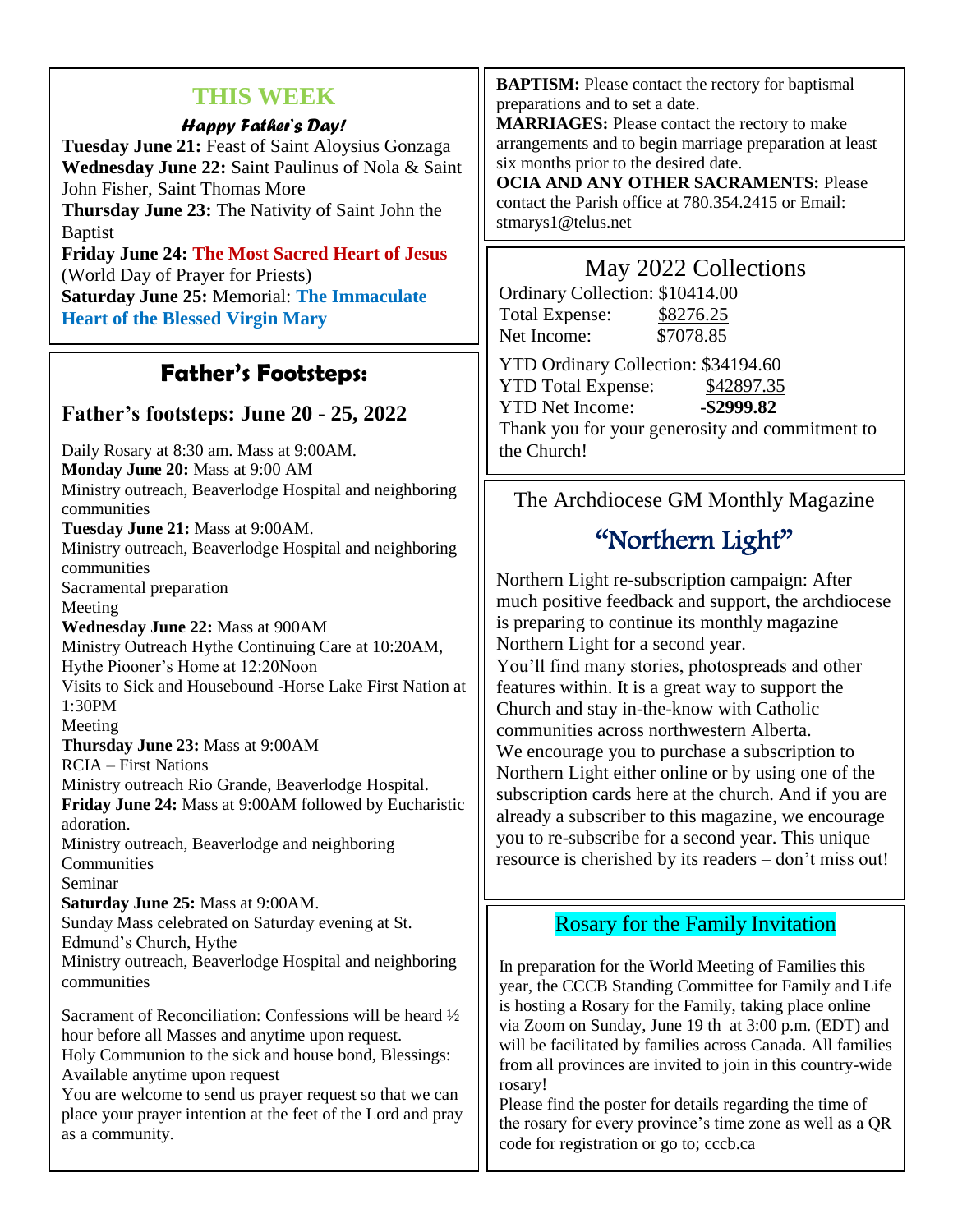# **Roof Fundraising Appeal!**

We are inviting you to consider giving a onetime gift of money that will go towards re-shingling the Church roof.

If you are able to include a onetime gift along with your regular donation please indicate that your extra gift is going towards the Church Roof.



## **Thanks for your on-going support!**



A generous couple of St Mary's Parish has offered to match all the funds we raise to re-shingle the roof up to the cost of the project!

Verseli Construction has been awarded the job for a cost of \$19, 188.75



So far St. Mary's Parish has raised **\$11, 850.00** for the Church Roof! Thanks to all who generously donated to this project!

# Help Ukrainian refugee families!

The Grande Prairie Rotary Club is in need of volunteer assistance and donations to help Ukrainian refugee families resettle in the Grande Prairie area.

The number of arrivals is growing and much help is needed in welcoming and assisting these newcomers.

If you are able to provide temporary housing (onetwo months), assist families in registering for drivers licenses, school and banking, or with donations of household goods and other assistance, your help would be greatly appreciated.

If you can host a family, apply by sending an email to the GP Rotary, [ukraine@gprotary.com.](mailto:ukraine@gprotary.com) Someone will get in touch with you promptly.

## First Annual Baby Bottle Fundraiser

St. Mary's has partnered with the Pregnancy Care Centre Grande Prairie to help out with their 1st Annual Spring Baby Bottle Fundraiser!

The Fundraiser will run from Mother's Day (May 8th, 2022) until Father's Day (June 19, 2022). Please return your baby bottle by June 19, 2022

# **Papal Visit Newsletter**

Looking for Pope Francis' detailed schedule during his visit? Where can I see the Pope? What about volunteer opportunities? By subscribing to our newsletter, you will receive the latest updates on the historic visit of the Holy Father to Canada. Go to; papalvisit.ca



St. Martin's Camp: Looking for a great way for you or your child to make new friends, experience the great outdoors, and grow closer to God this summer? Camp St. Martin is finally re-opening this August and we are now accepting registrations for the 2022 camp season!

Visit campstmartin.ca to get the full details and to register and join us - as a camper or as a volunteer. This Catholic summer camp provides a week of fun, adventure, friendship and spiritual growth for young people across the archdiocese, taking place on the beautiful campgrounds of Camp Artaban, near Grimshaw.

If you would like to register you or your family for camp, you can visit campstmartin.ca or check out the registration forms available at the back of the church.

There are also opportunities for sponsorship and to apply for financial assistance. Registrations are asked to be in by July 15 th .

Please contact the archdiocese or visit campstmartin.ca if you have any further questions.